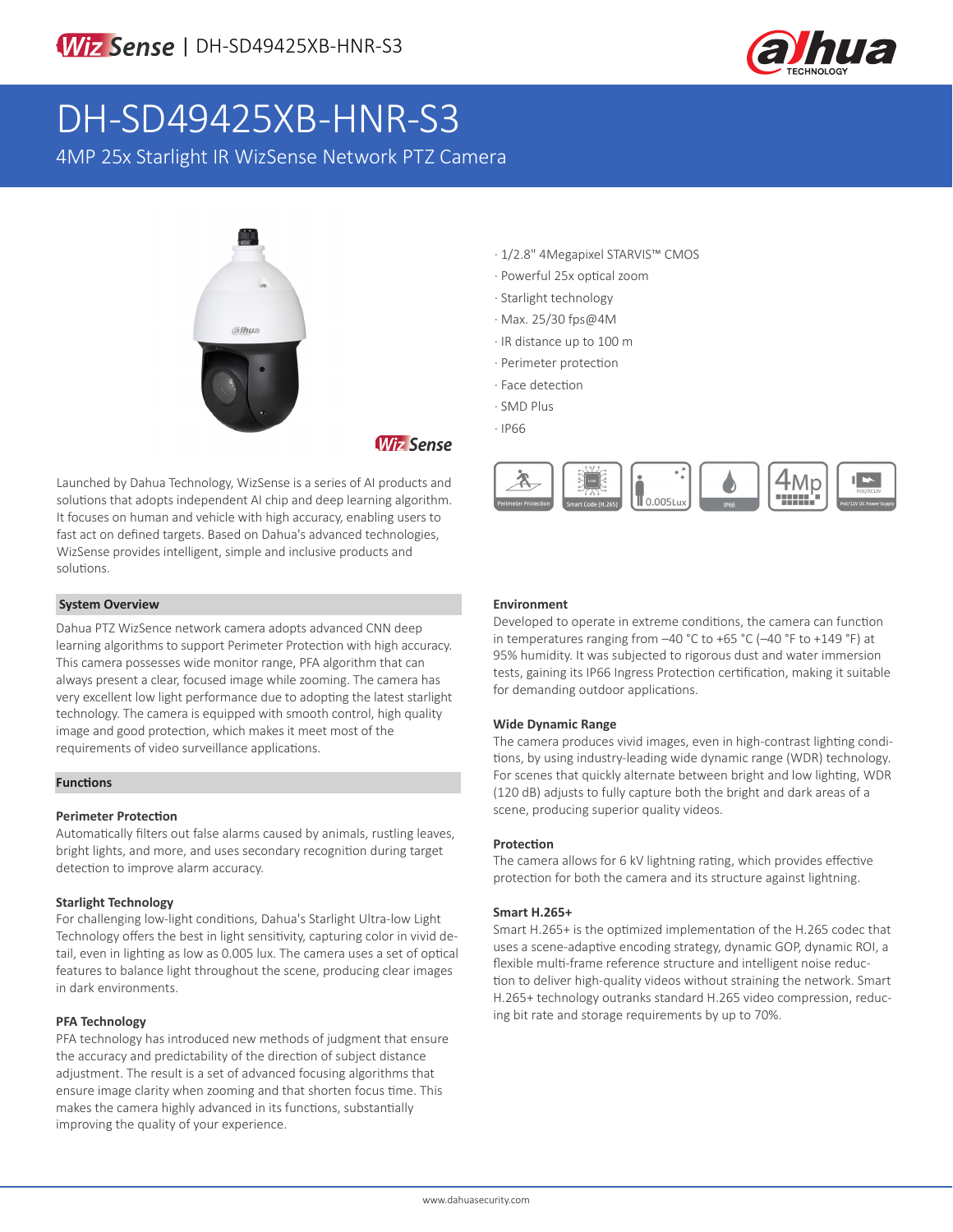# Wiz Sense | DH-SD49425XB-HNR-S3

| <b>Technical Specification</b>                                                                                                           |                                                                                             |           | <b>Face Detection</b>          |                                           | Yes                                                                      |                                                                                                                                                                             |  |
|------------------------------------------------------------------------------------------------------------------------------------------|---------------------------------------------------------------------------------------------|-----------|--------------------------------|-------------------------------------------|--------------------------------------------------------------------------|-----------------------------------------------------------------------------------------------------------------------------------------------------------------------------|--|
| Camera                                                                                                                                   |                                                                                             |           |                                | <b>SMD</b>                                |                                                                          | Yes                                                                                                                                                                         |  |
| Image Sensor                                                                                                                             | 1/2.8" CMOS                                                                                 |           |                                | Video                                     |                                                                          |                                                                                                                                                                             |  |
| Pixel                                                                                                                                    | 4 MP                                                                                        |           |                                |                                           | Video Compression                                                        | Smart H.265+; H.265; Smart H.264+; H.264B; H.264M;<br>H.264H; MJPEG (Sub Stream 1)                                                                                          |  |
| Max. Resolution                                                                                                                          | 2560 (H) × 1440 (V)                                                                         |           |                                |                                           | <b>Streaming Capability</b>                                              | 3 Streams                                                                                                                                                                   |  |
| <b>ROM</b>                                                                                                                               | 256 MB                                                                                      |           |                                |                                           |                                                                          | 4M (2560 × 1440); 1080p (1920 × 1080); 1.3M (1280 ×<br>960); 720p (1280 × 720); D1 (704 × 576/704 × 480); CIF<br>$(352 \times 288/352 \times 240)$                          |  |
| RAM                                                                                                                                      | 512 MB                                                                                      |           |                                | Resolution                                |                                                                          |                                                                                                                                                                             |  |
| <b>Electronic Shutter Speed</b>                                                                                                          | $1/1$ s-1/30,000 s                                                                          |           |                                |                                           | Video Frame Rate                                                         | Main stream: 4M/1080p/1.3M/720p (25/30 fps)<br>Sub stream 1: D1/CIF (1-25/30 fps)                                                                                           |  |
| <b>Scanning System</b>                                                                                                                   | Progressive                                                                                 |           |                                |                                           |                                                                          | Sub stream 2: 720p (1-25/30 fps)                                                                                                                                            |  |
| Min. Illumination                                                                                                                        | Color: 0.005 lux@F1.6<br>B/W: 0.0005 lux@F1.6<br>0 lux (IR light on)                        |           |                                | <b>Bit Rate Control</b><br>Video Bit Rate |                                                                          | CBR; VBR<br>H.264: 32 Kbps-8192 Kbps<br>H.265: 32 Kbps-8192 Kbps                                                                                                            |  |
| <b>Illumination Distance</b>                                                                                                             | 100 m (328.08 ft) (IR)                                                                      |           |                                | Day/Night                                 |                                                                          | Auto (ICR); Color; B/W                                                                                                                                                      |  |
| Illuminator On/Off Control                                                                                                               | Zoom Prio; Manual; Smart IR; Off                                                            |           |                                | <b>BLC</b>                                |                                                                          | Yes                                                                                                                                                                         |  |
| <b>Illuminator Number</b>                                                                                                                | $4$ (IR)                                                                                    |           |                                | <b>WDR</b>                                |                                                                          | 120 dB                                                                                                                                                                      |  |
| Lens                                                                                                                                     |                                                                                             |           |                                | <b>HLC</b>                                |                                                                          | Yes                                                                                                                                                                         |  |
| Focal Length                                                                                                                             | 4.8 mm-120 mm                                                                               |           |                                | White Balance                             |                                                                          | Auto; indoor; outdoor; tracking; manual; sodium lamp;                                                                                                                       |  |
| Max. Aperture                                                                                                                            | $F1.6-F3.8$                                                                                 |           |                                | Gain Control                              |                                                                          | natural light; street lamp<br>Auto; Manual                                                                                                                                  |  |
| Field of View                                                                                                                            | H: 56.2°-2.6°; V: 32.5°-1.5°; D: 63.2°-3°                                                   |           |                                |                                           |                                                                          |                                                                                                                                                                             |  |
| Optical Zoom                                                                                                                             | 25x                                                                                         |           |                                |                                           | <b>Noise Reduction</b>                                                   | 2D NR; 3D NR                                                                                                                                                                |  |
| <b>Focus Control</b>                                                                                                                     | Auto; Semi-auto; Manual                                                                     |           |                                |                                           | <b>Motion Detection</b>                                                  | Yes                                                                                                                                                                         |  |
| Close Focus Distance                                                                                                                     | $1.5 \text{ m}$ (4.92 ft)                                                                   |           |                                |                                           | Region of Interest (RoI)                                                 | Yes                                                                                                                                                                         |  |
| Iris Control                                                                                                                             | Auto                                                                                        |           |                                | Defog                                     |                                                                          | Electronic                                                                                                                                                                  |  |
| <b>DORI Distance</b>                                                                                                                     | Observe<br>Detect                                                                           | Recognize | Identify                       | Image Rotation                            |                                                                          | 180°<br>Up to 24 areas can be set, with up to 8 areas in the                                                                                                                |  |
|                                                                                                                                          | 2,400 m<br>948 m<br>$(7,874.02 \text{ ft})$ $(3,110.24 \text{ ft})$ $(1,574.80 \text{ ft})$ | 480 m     | 240 m<br>$(787.40 \text{ ft})$ |                                           | <b>Privacy Masking</b>                                                   | same view                                                                                                                                                                   |  |
| PTZ                                                                                                                                      |                                                                                             |           |                                | S/N Ratio                                 |                                                                          | $\geq$ 55 dB                                                                                                                                                                |  |
| Pan/Tilt Range                                                                                                                           | Pan: 0° to 360° endless                                                                     |           |                                | Audio                                     |                                                                          |                                                                                                                                                                             |  |
|                                                                                                                                          | Tilt: $-15^\circ$ to +90°, auto flip $180^\circ$<br>Pan: 0.1%-200%                          |           |                                |                                           | <b>Audio Compression</b><br>G.711a; G.711Mu; G.726; MPEG2-Layer2; G722.1 |                                                                                                                                                                             |  |
| <b>Manual Control Speed</b>                                                                                                              | Tilt: 0.1°/s-100°/s                                                                         |           |                                |                                           | Network                                                                  |                                                                                                                                                                             |  |
| Preset Speed                                                                                                                             | Pan: 200°/s; Tilt: 100°/s                                                                   |           |                                | Network Port                              |                                                                          | RJ-45 (10/100 Base-T)                                                                                                                                                       |  |
| Preset                                                                                                                                   | 300                                                                                         |           |                                |                                           | Network Protocol                                                         | HTTP; HTTPS; IPv4; RTSP; UDP; SMTP; NTP; DHCP; DNS;<br>DDNS; IPv6; 802.1x; QoS; FTP; UPnP; ICMP; SNMP;<br>SNMP v1/v2c/v3 (MIB-2); IGMP; ARP; RTCP; RTP;<br>PPPoE; RTMP; TCP |  |
| Tour                                                                                                                                     | 8 (up to 32 presets per tour)                                                               |           |                                |                                           |                                                                          |                                                                                                                                                                             |  |
| Pattern                                                                                                                                  | 5                                                                                           |           |                                | Interoperability                          |                                                                          | ONVIF Profile S&G&T CGI                                                                                                                                                     |  |
| Scan                                                                                                                                     | 5                                                                                           |           |                                |                                           | <b>Streaming Method</b>                                                  | Unicast; Multicast                                                                                                                                                          |  |
| Power-off Memory                                                                                                                         | Yes                                                                                         |           |                                | User/Host                                 |                                                                          | 20 (Total bandwidth 64 M)                                                                                                                                                   |  |
| <b>Idle Motion</b>                                                                                                                       | Preset; Pattern; Tour; Scanning                                                             |           |                                | Storage                                   |                                                                          | FTP; Micro SD card (512 GB); NAS                                                                                                                                            |  |
| PTZ Protocol                                                                                                                             | DH-SD<br>Pelco-P/D (Auto recognition)                                                       |           |                                | <b>Browser</b>                            |                                                                          | IE 7 and later versions<br>Chrome 42 and earlier versions<br>Firefox 52 and earlier versions                                                                                |  |
| Intelligence                                                                                                                             |                                                                                             |           |                                |                                           |                                                                          | Safari                                                                                                                                                                      |  |
| Tripwire and intrusion. Support alarm triggering by<br>target types (human and vehicle). Support filtering<br>IVS (Perimeter Protection) |                                                                                             |           |                                |                                           | Management Software                                                      | Smart PSS; DSS; IVSS; Configtool; NVR; Smart Player                                                                                                                         |  |
|                                                                                                                                          | false alarms caused by animals, rustling leaves, bright<br>lights, etc.                     |           |                                | <b>Mobile Client</b>                      |                                                                          | iOS; Android                                                                                                                                                                |  |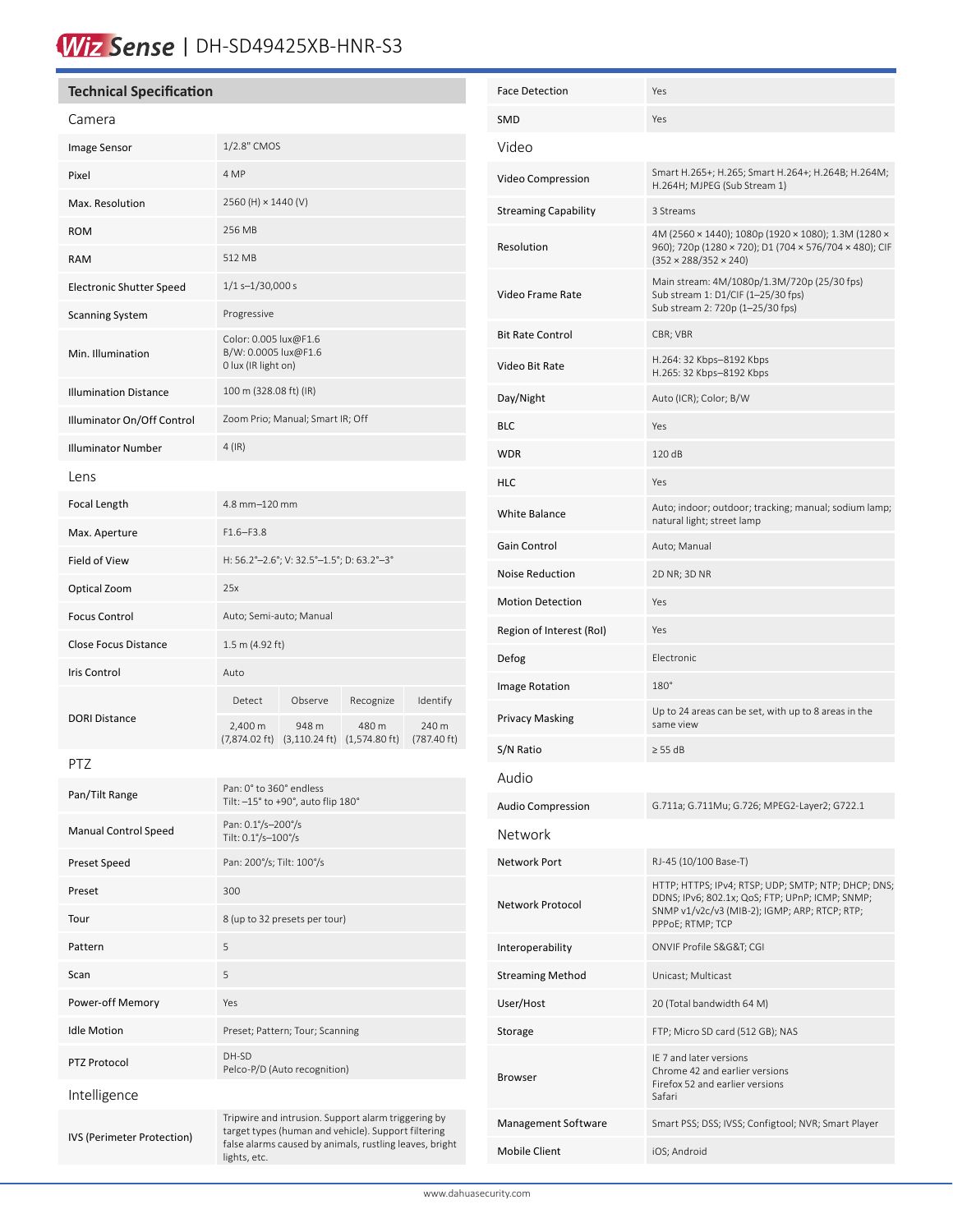## Wiz Sense | DH-SD49425XB-HNR-S3

#### Certification

| Certifications              | CE: EN55032/EN55024/EN50130-4<br>FCC: Part15 subpartB, ANSI C63.4-2014                                                                                            |  |  |  |
|-----------------------------|-------------------------------------------------------------------------------------------------------------------------------------------------------------------|--|--|--|
| Port                        |                                                                                                                                                                   |  |  |  |
| Alarm Linkage               | Capture; preset; tour; pattern; recordings on SD card;<br>alarm digital input; sending email                                                                      |  |  |  |
| Alarm Event                 | Motion/tampering detection; audio detection;<br>network disconnection detection; IP conflict detection;<br>memory card state detection; memory space<br>detection |  |  |  |
| Alarm I/O                   | 2/1                                                                                                                                                               |  |  |  |
| Power                       |                                                                                                                                                                   |  |  |  |
| Power Supply                | 12 VDC, 3 A (± 10%)<br>PoE+ (802.3at)                                                                                                                             |  |  |  |
| Power Consumption           | Basic: 12 W<br>Max.: 21 W (illuminator + PTZ working)                                                                                                             |  |  |  |
| Fnvironment                 |                                                                                                                                                                   |  |  |  |
| <b>Operating Conditions</b> | -40 °C to +65 °C (-40 °F to +149 °F)                                                                                                                              |  |  |  |
| <b>Operating Humidity</b>   | ≤ 95% RH                                                                                                                                                          |  |  |  |
| Protection                  | IP66; TVS 6000 V lightning proof; surge protection;<br>voltage transient protection                                                                               |  |  |  |
| Structure                   |                                                                                                                                                                   |  |  |  |
| Casing                      | Aluminum alloy ADC12                                                                                                                                              |  |  |  |
| <b>Product Dimensions</b>   | 295 mm × $\Phi$ 160 mm (11.61" × $\Phi$ 6.30")                                                                                                                    |  |  |  |
| Net Weight                  | 2.8 kg (6.17 lb)                                                                                                                                                  |  |  |  |
| <b>Gross Weight</b>         | 4.3 kg (9.48 lb)                                                                                                                                                  |  |  |  |

### **Ordering Information** Type Model Description Wizsence 4MP IP PTZ Camera DH-SD49425XB-HNR-S3 4MP 25x Starlight IR WizSense Network PTZ Camera SD49425XB-HNR-S3 4MP 25x Starlight IR WizSense Network PTZ Camera Accessories PFB305W Wall Mount Bracket PFA111 Mount Adapter DC12V/3A Power Adapter PFA140 Power Box PFB300C Ceiling Mount Bracket PFA120 Water-proof Junction Box PFA150 Pole Mount Bracket PFA151 Corner Mount Bracket

PFB303S Parapet Mount Bracket

#### **Accessories**

Included:



 PFB305W Wall Mount Bracket

### Optional:



 PFA111 Mount Adapter





 PFA140 Power Box



 DC12V/3A Power Adapter







 PFA120 Water-proof Junction Box



 PFA151 Corner Mount Bracket



 PFB303S Parapet Mount Bracket